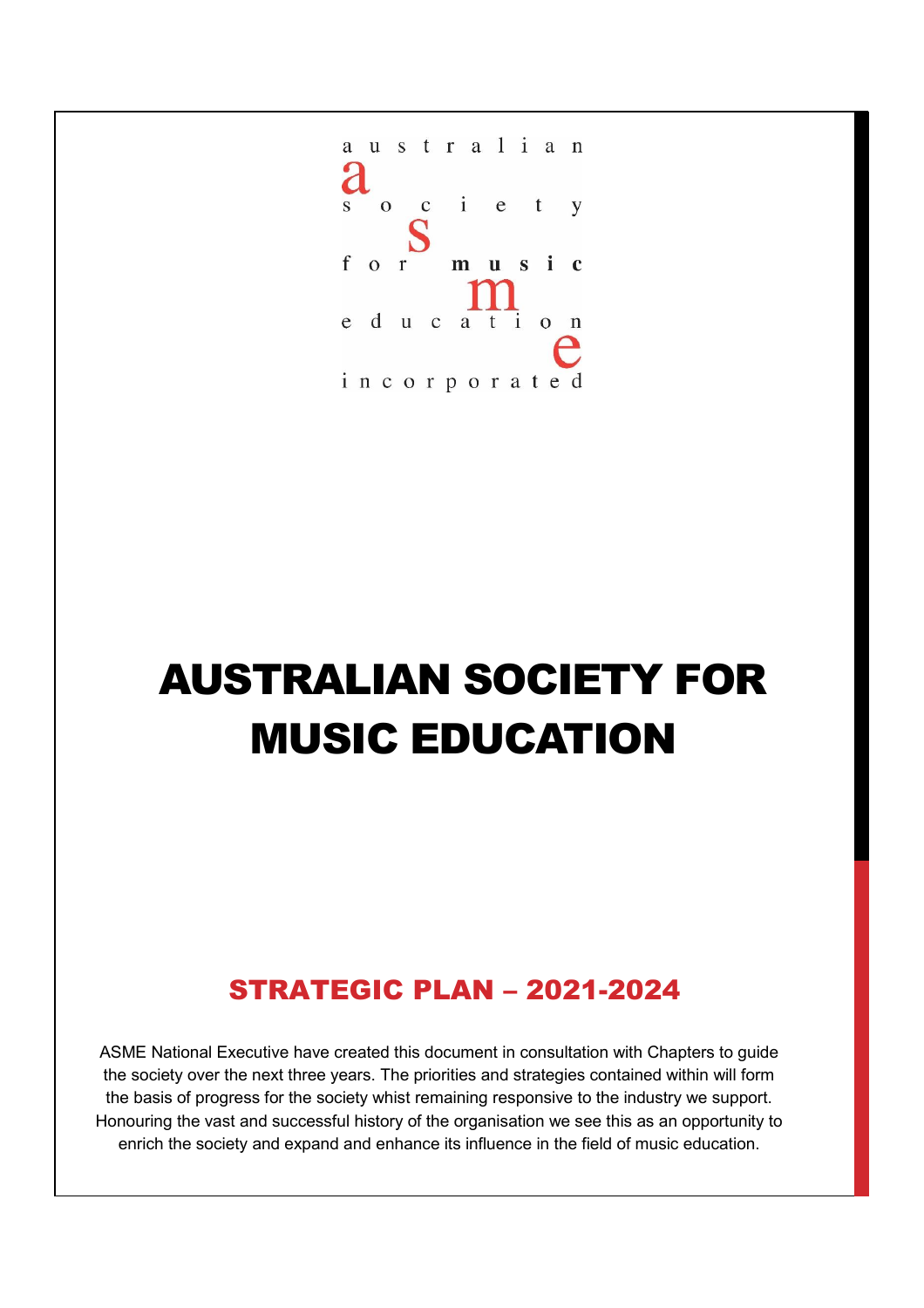# AUSTRALIAN SOCIETY FOR MUSIC EDUCATION

#### STRATEGIC PLAN – 2021-2024

Our Mission:

**The Australian Society for Music Education exists to encourage and advance music education at all levels as an integral part of general education and community life, and as a profession within the broad field of music.**

Our Aims

- to support the right of every person in Australia to access a quality music education
- to promote continuous, sequential and developmental music education experiences
- to foster the development and extension of professional knowledge and skills in music education
- to seek to improve the status of music education in all learning contexts
- to provide opportunities for the exchange of ideas and research
- to encourage Australian music and composers
- to promote the rich diversity of musical traditions within Australia
- to encourage the use of emerging technologies in music education
- to recognise and encourage innovative pedagogies in music education

#### ACKNOWLEDGMENT

With the deepest respect ASME acknowledges that we live, work and celebrate in the traditional Aboriginal lands and waterways across Australia. We thank all Elders, past, present and emerging, for their care, knowledge and generosity, as custodians of the world's oldest continuing culture. We pledge our support towards truth telling, and reparation We open our hearts and minds to deep listening, learning, sharing and connecting with First Peoples here in Australia and around the world.

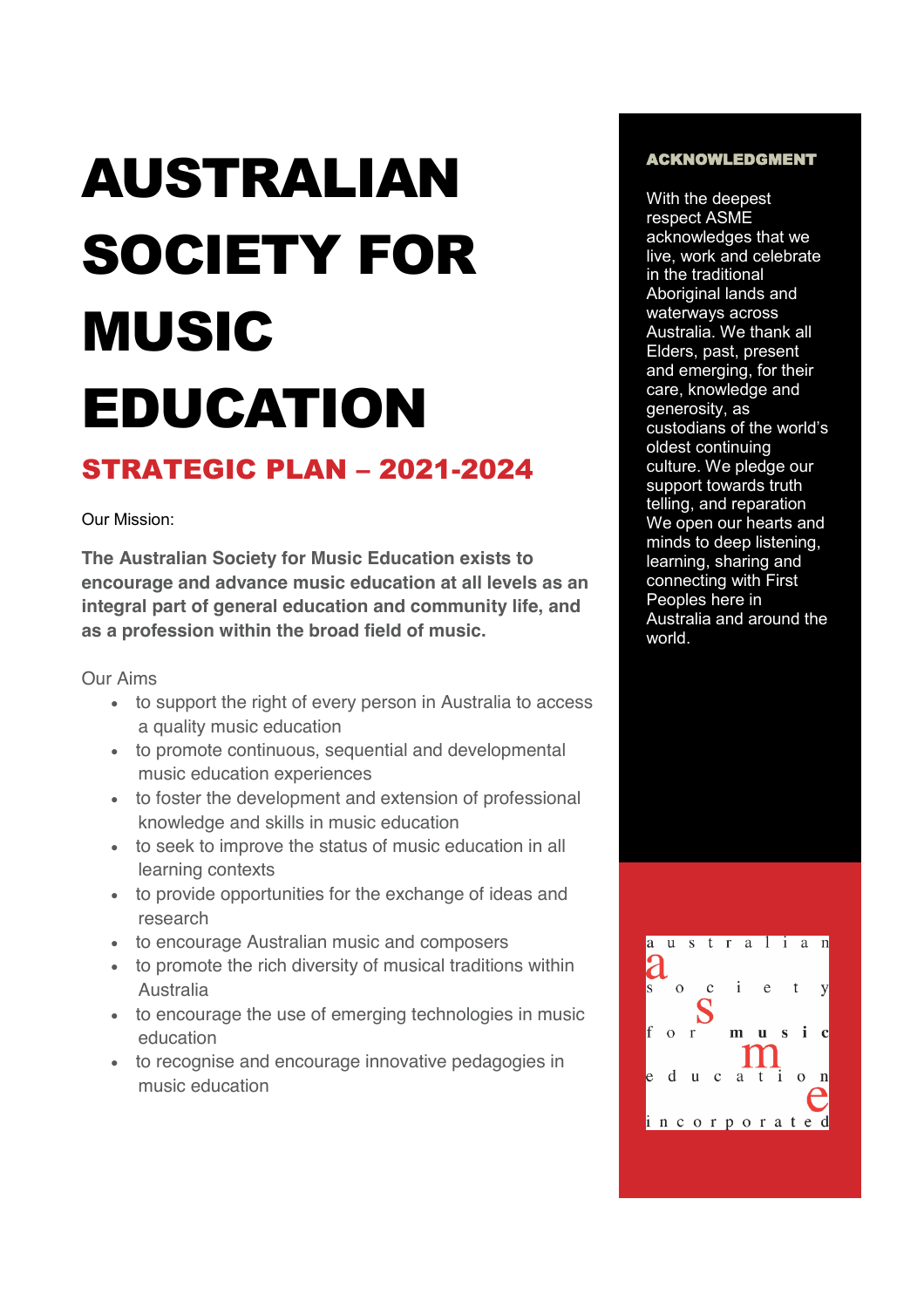# **Priorities and Goals**

#### **1. Leadership and Representation**

1.1Represent Music Education as a voice to government and in major national forums.

- 1.2 Support Networks of music educators throughout Australia.
- 1.3 Nurture partnerships with Music Education Associations to develop a united voice.
- 1.4 Facilitate representation of diverse voices and musical cultures in music education

1.5 Develop and promote advocacy material available to members.

#### **2. Professional Learning**

2.1 Organisational support to develop and deliver Professional Learning opportunities across Australia

2.2 Foster diverse, inclusive and innovative approaches to connecting with member's professional development needs

#### **3. Research and Resources**

- 3.1 Support for and dissemination of research and resource material relevant to all sectors of music education.
- 3.2 Ensure ASME members are well informed about current and emerging issues in music education
- 3.3 Enhance the Composer and Young Composer projects to realise our aims in this area.

#### **4. Sustainability and Growth**

4.1 Ensure timely and purposeful communication and consultation with members is at the core of our work.

4.2 Strengthen viability of each level of the organisation.

4.3 Celebrate the success of members, through recognition and promotion of excellent research and practice.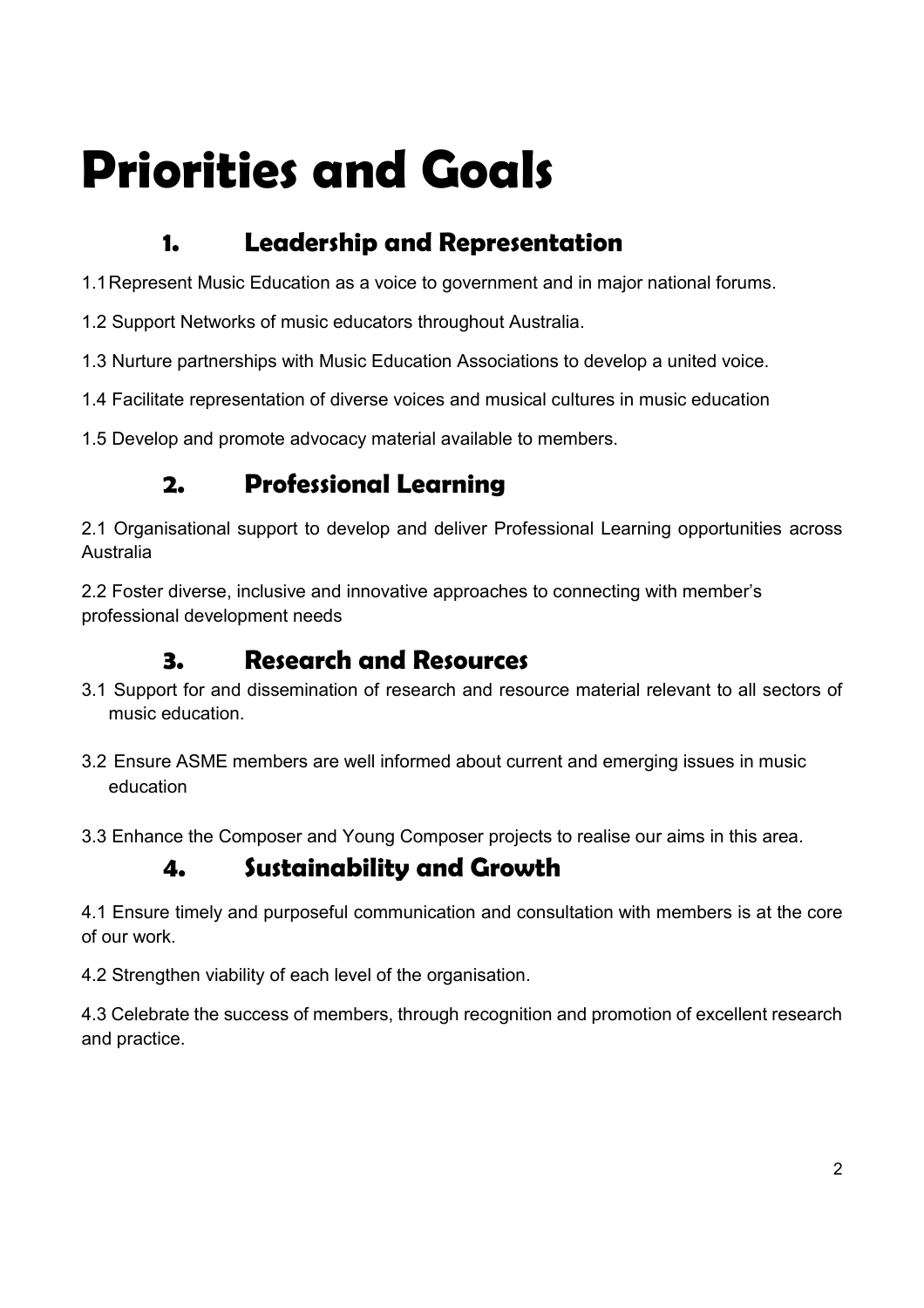## **National Executive Action Plan**

#### Priority 1: Leadership and Representation

Goals:

1.1Represent Music Education as a voice to government and in major national forums.

| <b>Strategy</b>            | <b>Actions</b>                                              |
|----------------------------|-------------------------------------------------------------|
| Ensure consistency of      | Where possible the same representative for ASME will attend |
| representation on national | meetings with preference for a member of the NE.            |
| Arts and Music Education   | When Chapter Executives attend face to face meetings with   |
| bodies such as NAAE and    | feedback provided to National Executive.                    |
| AAAE                       |                                                             |

1.2Support Networks of music educators throughout Australia.

| <b>Strategy</b>                | <b>Actions</b>                                                  |
|--------------------------------|-----------------------------------------------------------------|
| Regular communication          | Appropriate regular communication from National President to    |
| executive committee            | Chapter Chairs/Secretaries/membership                           |
| chapter chair and<br>$\bullet$ | Inter-Chapter communication encouraged                          |
| councils<br>members            | Possibly a buddy system for Executive explored                  |
| Support existing networks      | Utilizing Facebook and other Social Media forums to disseminate |
| through social media           | information provided by other associations and organisations.   |
|                                | Focus on professional learning opportunities and research       |
|                                | initiatives.                                                    |

1.3 Nurture partnerships with Music Education Associations to develop a united voice.

| <b>Strategy</b>                     | <b>Actions</b>                                              |
|-------------------------------------|-------------------------------------------------------------|
| Establish a regular forum for       | Create a comprehensive database of MEA Leaders              |
| <b>Music Education Associations</b> | Communication established with leaders - forums - sharing   |
|                                     | information                                                 |
|                                     | Include MEA sessions at National Conference                 |
| Revisit/Develop MOU with ME         | Revise ACTMEN,                                              |
| organisations                       | Develop NMTMP MOU                                           |
|                                     | Develop MOU with like-minded NFP Music Associations (United |
|                                     | Voices for Music Education)                                 |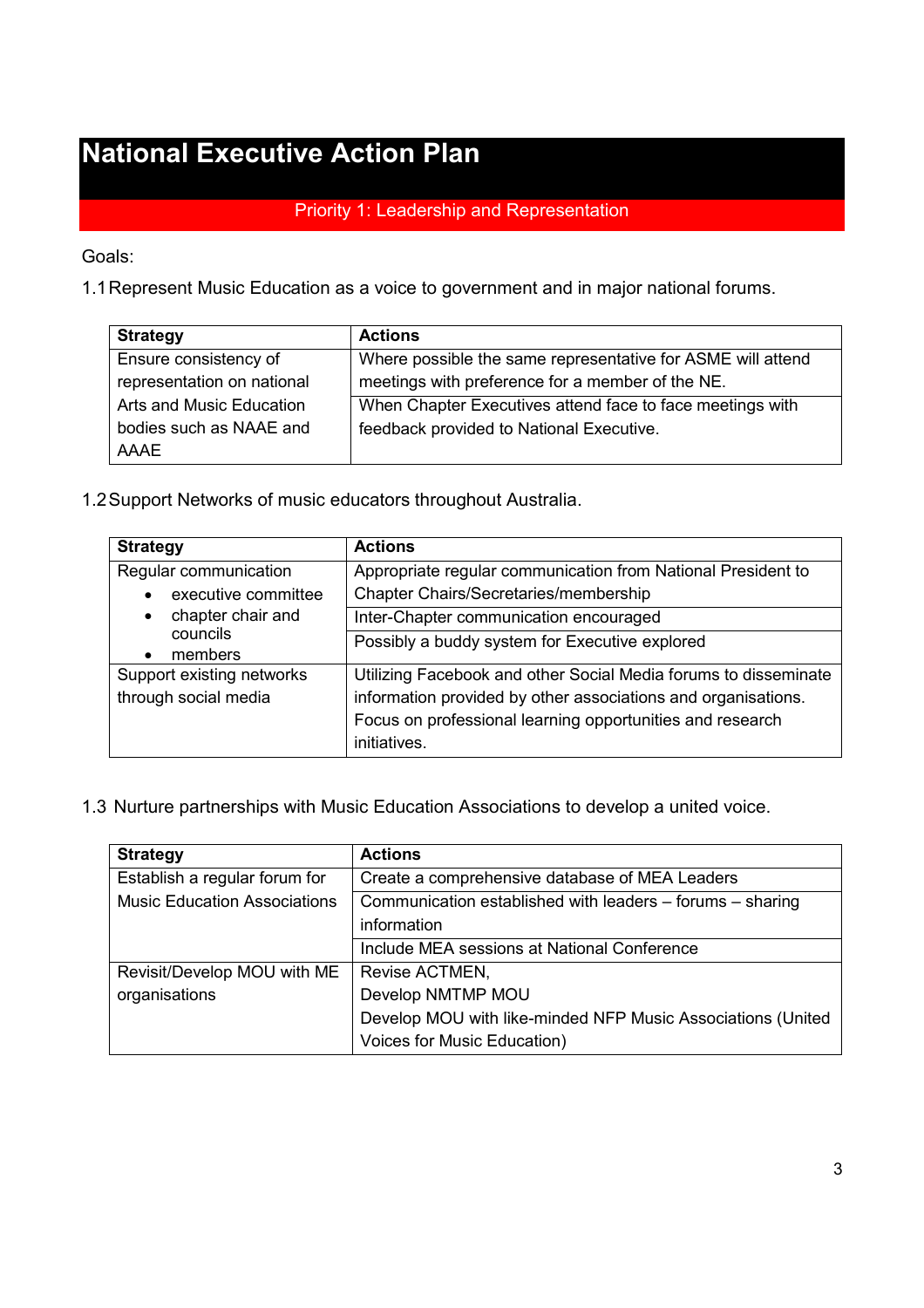1.4Facilitate representation of diverse voices and musical cultures in music education

| <b>Strategy</b>              | <b>Actions</b>                                                  |
|------------------------------|-----------------------------------------------------------------|
| Recognition of contributions | Continue Award for Indigenous Teaching                          |
| from Aboriginal and Torres   | Expand the Indigenous Resources page – keeping it free and      |
| Strait Islander peoples      | available to all.                                               |
|                              | Include state and territory based indigenous links for resource |
|                              | material, information and advice to support non-indigenous      |
|                              | teachers.                                                       |
|                              | Sharing information of achievements in the Music Education      |
|                              | space                                                           |
| Recognition of contributions | Provide opportunities for a range of cultural based music       |
| from Australia's broad       | education through professional learning, links and support      |
| multicultural landscape      | resources                                                       |

1.5 Develop and update advocacy material available to members.

| <b>Strategy</b>               | <b>Actions</b>                                                 |
|-------------------------------|----------------------------------------------------------------|
| Create new material that      | Review and update current materials                            |
| highlights outcomes of up-to- | Create materials and documents to support members in           |
| date research.                | advocacy for music education in their schools and communities. |
|                               |                                                                |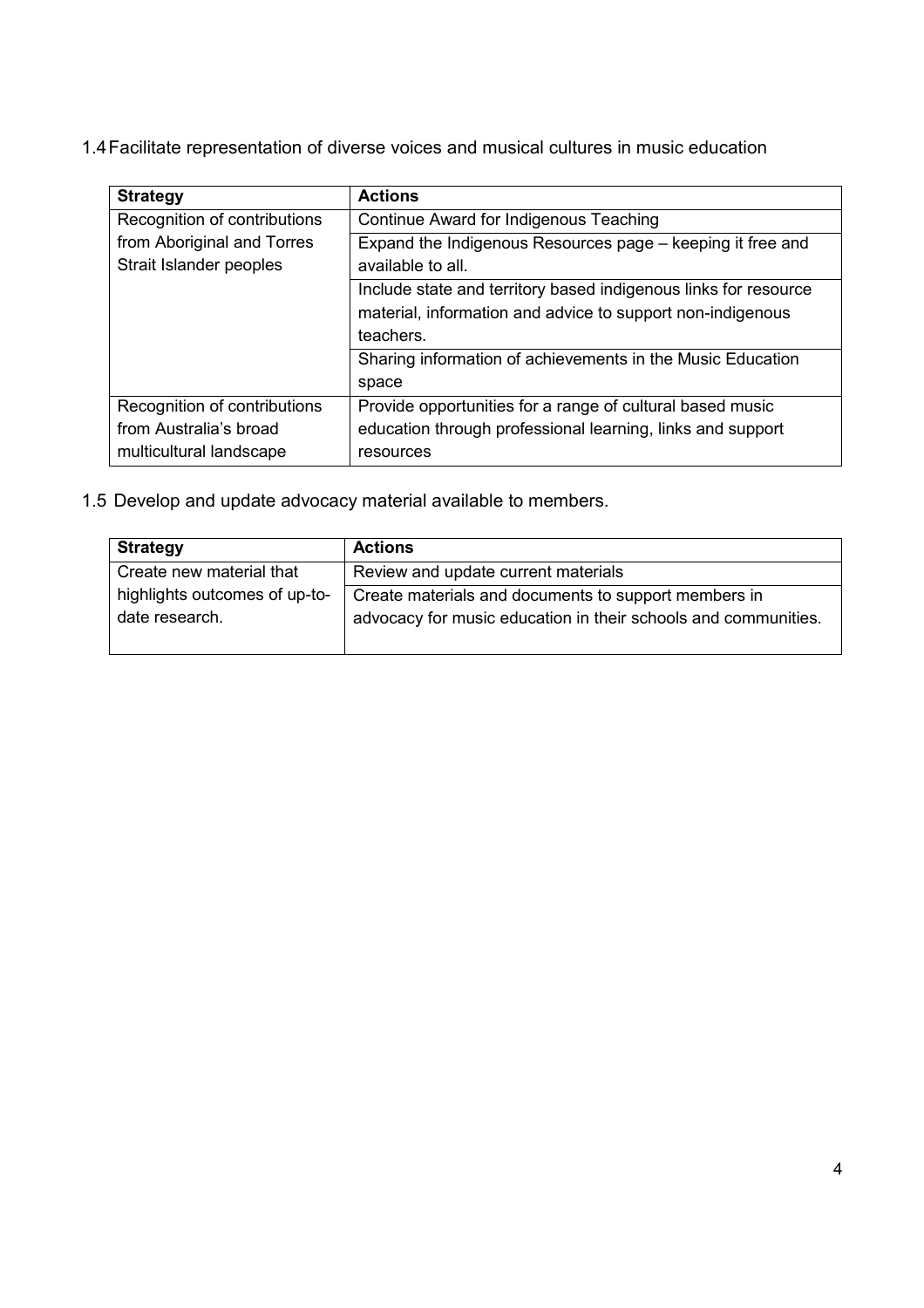#### Priority 2: Professional development

Goals:

2.1 Organisational support to deliver Professional Learning opportunities across Australia

| <b>Strategy</b>                    | <b>Actions</b>                                                 |
|------------------------------------|----------------------------------------------------------------|
| <b>Ensure biennial National</b>    | Update handbook to reflect current practices and developments. |
| Conference is supported by         | Support from National Executive to ensure National conference  |
| <b>Chapters and National</b>       | continues to offer a range of features                         |
| Executive                          |                                                                |
| Develop event programs that        | Links shared for Private Providers, Instrumental Studio        |
| meet the needs of members          | Teachers on website (MTA areas)                                |
|                                    | Invite significant educators & ME Associations to present at   |
|                                    | <b>National Conference</b>                                     |
| <b>Expand State Chapter Events</b> | Chapters to consider casual administration for event support   |
| with support for management        | Chapters explore on-line forums and social media discussion as |
| and promotion                      | a means of communicating and delivery of professional          |
|                                    | learning.                                                      |

2.2 Foster diverse, inclusive and innovative approaches to connecting with member's professional development needs

| <b>Strategy</b>                | <b>Actions</b>                                                   |
|--------------------------------|------------------------------------------------------------------|
| Develop materials that support | Sharing of teaching resources that exist on website. Advertising |
| and advocate for music         | new resource and support information as it is completed.         |
| education                      | Include materials for classroom (early childhood, primary and    |
|                                | secondary), studio, peripatetic, ensemble/band educators.        |
|                                | National Council discussions to identify specific needs for each |
|                                | Chapter.                                                         |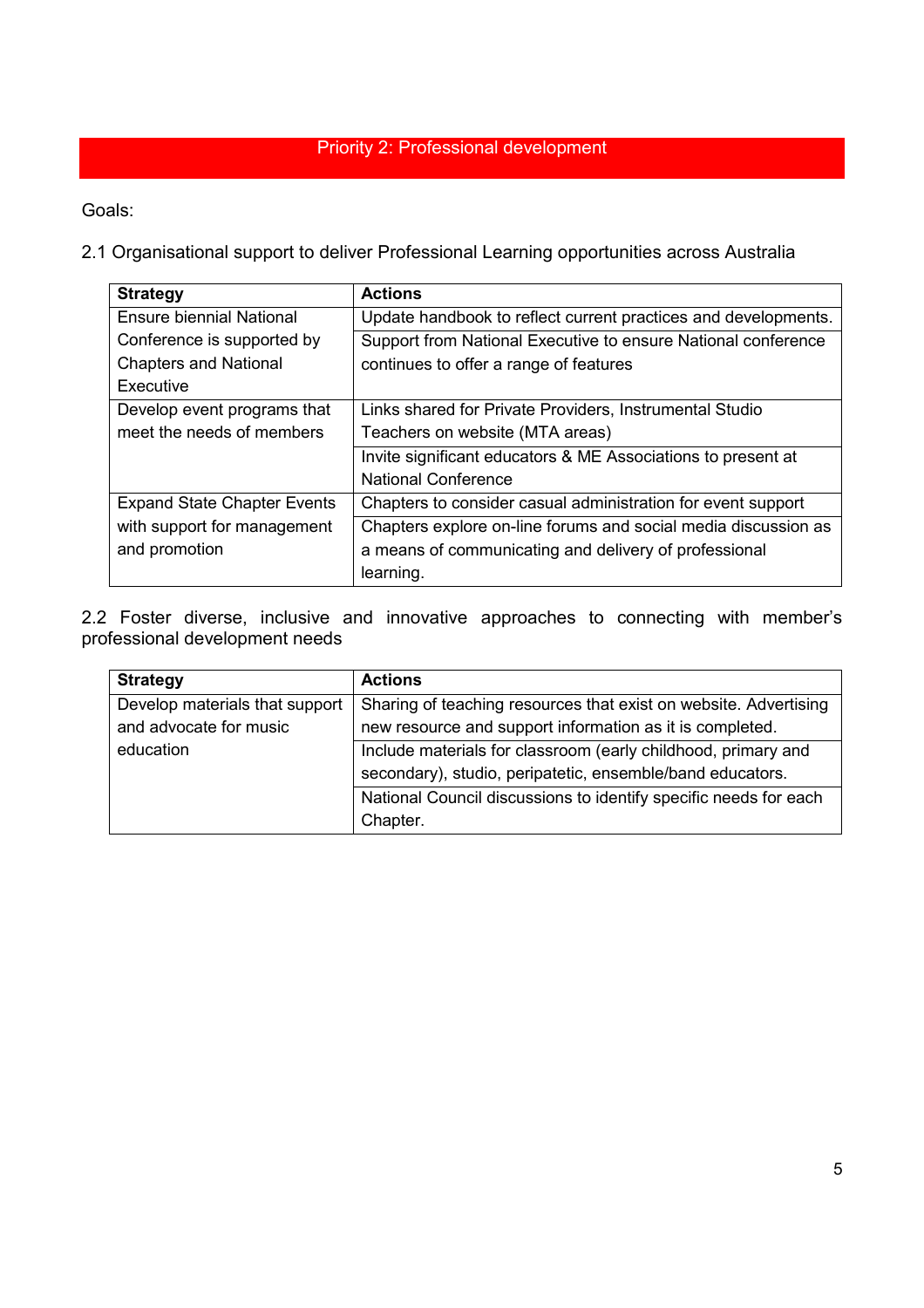#### Priority 3: Research and Resources

Goals:

3.1 Support for and dissemination of research and resource material relevant to all sectors of music education.

| <b>Strategy</b>                 | <b>Actions</b>                                                 |
|---------------------------------|----------------------------------------------------------------|
| Update website with new and     | Create a Resource Page on the website that contains a list of  |
| revised resource materials      | resources and links with member only access to resources       |
|                                 | Rework and update current materials.                           |
| Update Resource materials       | Creation and inclusion of support resources for Music          |
| available for members on        | education across many sectors.                                 |
| website.                        | Primary, Secondary, Early Years, Tertiary, Studio and          |
|                                 | peripatetic                                                    |
|                                 | Creation of a resource link page that enables users to easily  |
|                                 | access high level websites, associations and forums in ME      |
| Development of teaching         | Chapters contribute locally based resources for each sector of |
| resources to provide advice     | Music Education.                                               |
| and ideas that support the      | Encourage and support chapters to develop materials and        |
| delivery of National Curriculum | support packs                                                  |
| and State and Territory based   | eg. Graduate support packs                                     |
| curriculum.                     |                                                                |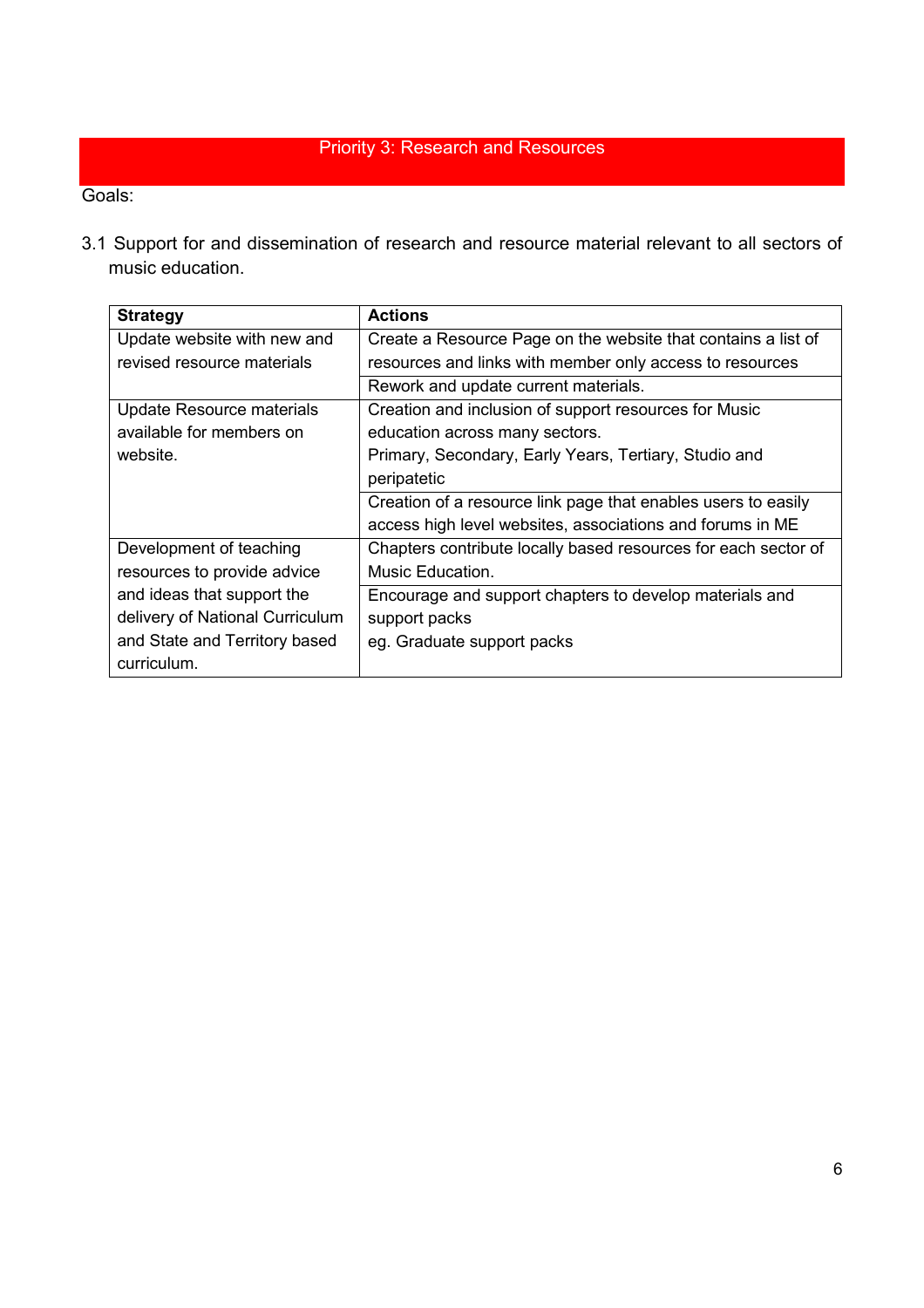3.2Ensure ASME members are well informed about current and emerging issues in music education

| <b>Strategy</b>                    | <b>Actions</b>                                             |
|------------------------------------|------------------------------------------------------------|
| Communication of changes to        | Changes to National Curriculum and State and Territory     |
| curriculum and policy is           | based curriculum is disseminated to membership via         |
| disseminated to members            | website, social media and newsletters                      |
| <b>ASME National Executive and</b> | ASME National to respond to all documents (eg ACARA)       |
| ASME Chapters play key roles       | reinforcing an agreed ASME view                            |
| in responding to materials         | National Executive responses to be forwarded to Chapters   |
| developed by relevant              |                                                            |
| curriculum authorities             |                                                            |
| Communicate issues in music        | Highlight current and emerging issues through the          |
| education to membership            | production of AJME, state Newsletters and regular          |
|                                    | communications with members.                               |
| Initiate research projects in      | Actively seek support for members to initiate research via |
| music education                    | grants from national and State and Territory based bodies. |
| Initiate discussions and           | Relevant forums and sessions provided at national          |
| debates in music education         | conferences and chapter events to highlight issues and     |
|                                    | debates                                                    |
| Commission projects and            | Production of monographs and other publications            |
| publications that promote          | Commissioning of works from emerging Australian            |
| Australian music for use in        | composers                                                  |
| education                          |                                                            |
| Increase accessibility of          | ASME publications further access through library           |
| ASME's publications to             | databases                                                  |
| membership and broader             |                                                            |
| community                          |                                                            |
|                                    |                                                            |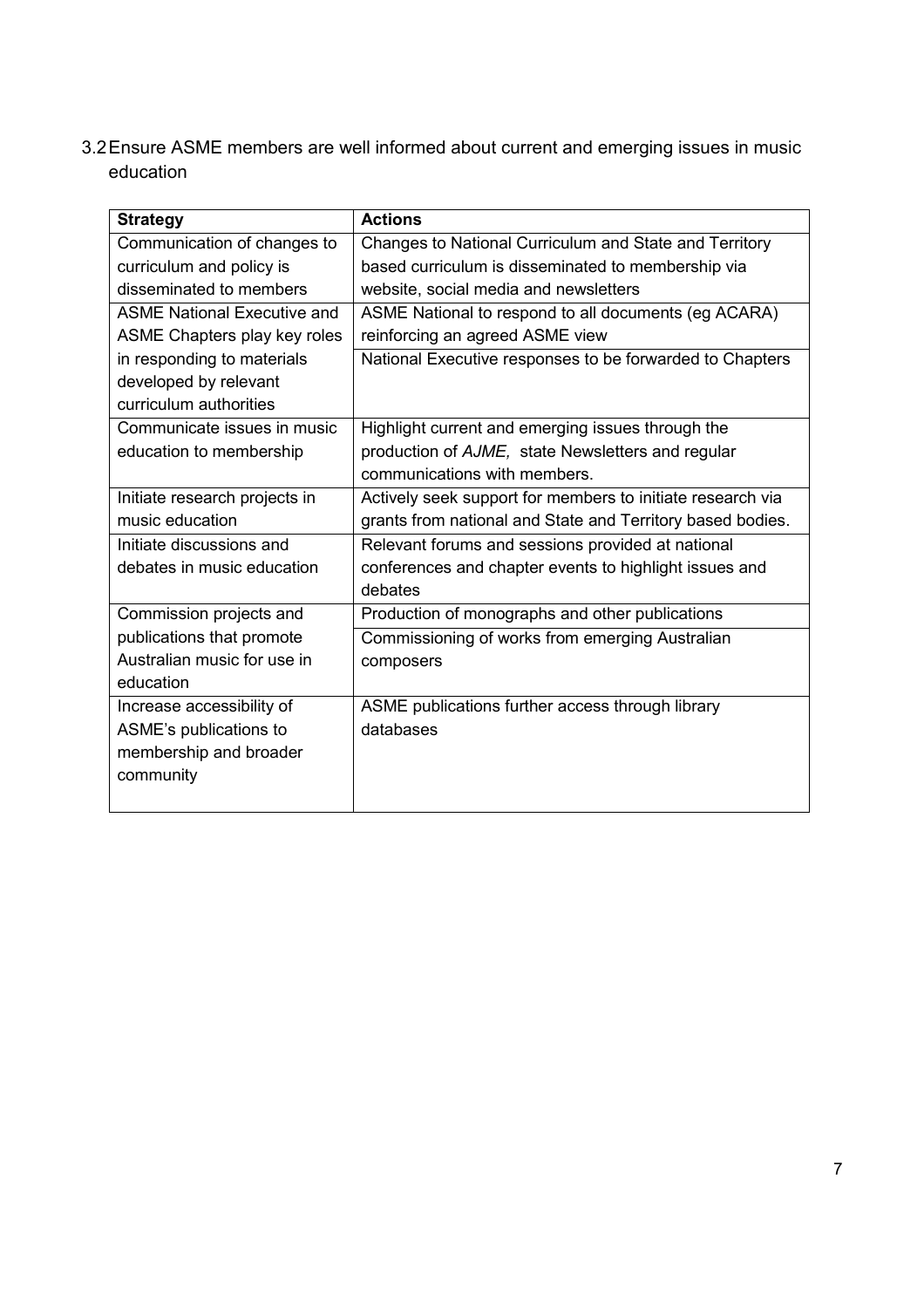| <b>Strategy</b>               | <b>Actions</b>                                                   |
|-------------------------------|------------------------------------------------------------------|
| <b>Enhance Young Composer</b> | Seek support for project from State and Territory based          |
| Project                       | institutions and organisations                                   |
|                               | Utilise the skill base available in our universities and schools |
|                               | for workshopping and performances,                               |
|                               | Develop focus for projects in each Chapter to support national   |
|                               | biennial celebration                                             |
|                               | Investigate opportunities for broadcast of performances          |
|                               | Create a resource kit to promote the project that includes       |
|                               | process guidelines and teaching material for schools and         |
|                               | chapters                                                         |
|                               | Create school kits that include teaching resources, availability |
|                               | of scores and recordings                                         |
| Enhance Composer in           | Revisit the role of the CIR to commission new works as well as   |
| Residence roles and           | workshopping young composer pieces.                              |
| expectations                  | Preparation of teaching support materials to include scores      |
|                               | and analysis of works.                                           |
|                               | Consider including performances via National website             |
|                               | resource page                                                    |

3.3 Enhance the Composer and Young Composer projects to realize our aims in this area.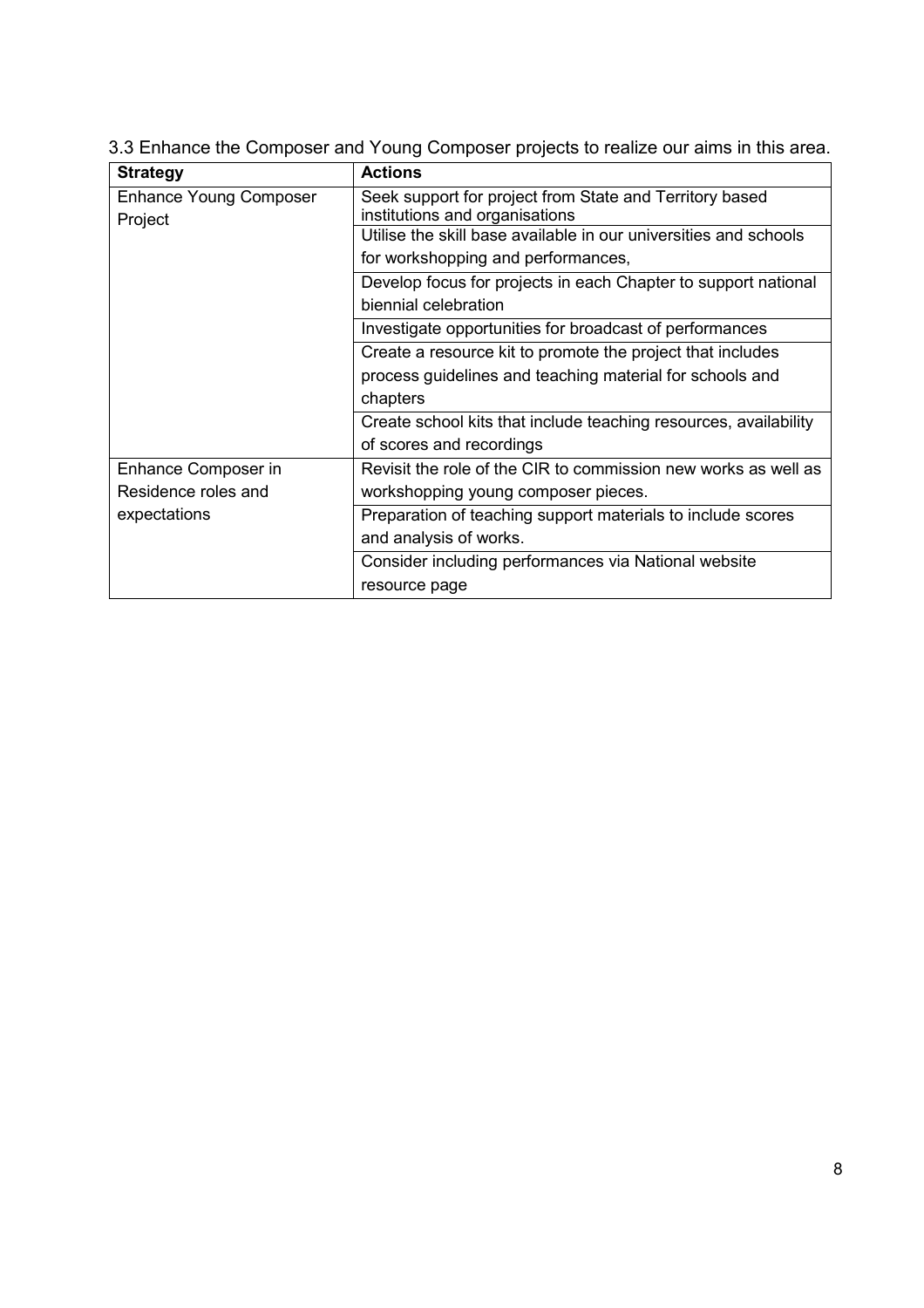#### Priority 4: Communication and governance

Goals:

4.1 Ensure timely and purposeful communication and consultation with members is at the core of our work.

| <b>Strategy</b>               | <b>Actions</b>                                                  |
|-------------------------------|-----------------------------------------------------------------|
| Regular examination of cost   | Include video conferencing as a preferred communication option  |
| effective ways of maintaining | for National Executive, National Councils and subcommittees.    |
| communication                 | One face to face meeting per year if feasible.                  |
|                               | Ensuring cost effective measures are considered when ASME is    |
|                               | represented on National Music Education committees              |
| The health of Chapters is     | NE Monitoring governance of Chapters                            |
| monitored                     | Chapter audited financial statements received and monitored in  |
|                               | a timely manner                                                 |
| Development of ASME profile   | Promote the profile of ASME as the peak professional            |
|                               | association for music education                                 |
|                               | Review current aims of the organisation                         |
| Maintenance of ASME           | Regular updating of website and social media                    |
| website                       | Maintaining profile through press releases, research and        |
|                               | comment in professional and public media                        |
|                               | All Website contributors ensure that all posts meet a very high |
|                               | standard in quality and information is kept current             |